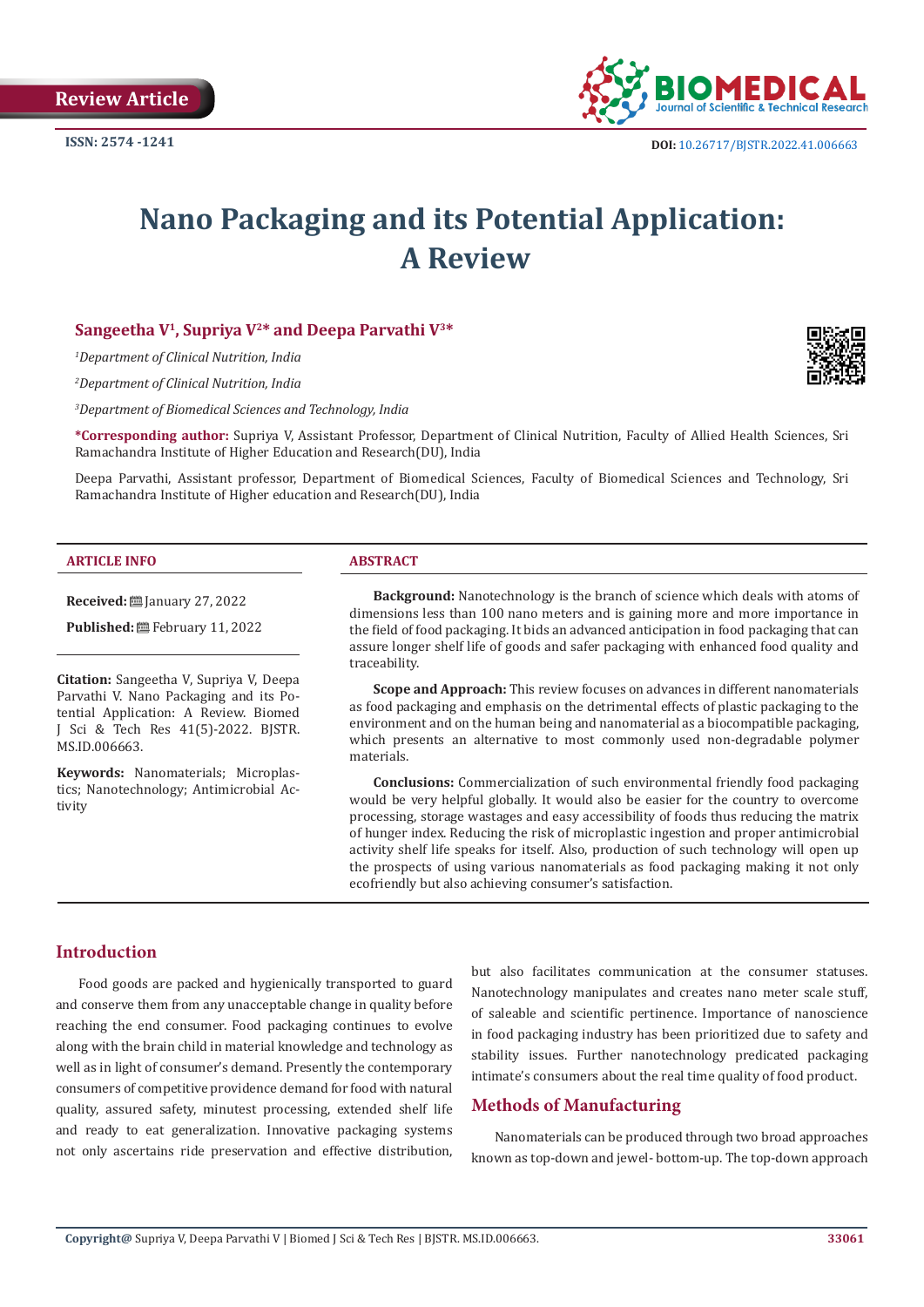is generally used for recovering inorganic stuff through traditional systems matching as milling, grinding, raising, and chemical responses. Homogenization is a representative of a top-down system that utilizes pressure to reduce the size of stuff matching as fat globules. Milling mechanically reduces the size of stuff to meliorate their functions. The bottom-up approach involves the assembly of lower patches through nature- institute, affecting in the layout of supra-molecular structures which retain unheardof functionalities. Solvent evaporation and scale by scale settlings are representatives of the bottom-up approach, which is normally employed in food uses using members matching as phospholipids.

#### **Different Nanoparticles in Nanopackaging**

#### **i) Silver Nanoparticles**

Ag nanoparticles can attach to the surface of the cell and damage lipo-polysaccharides, thus forming a quarry within the cell membrane. The combination of Ag nanoparticles into plastic polymers for packaging can be executed in quite a few diverse methods. For example, silver ions can be deposited or trapped in the porous zeolite, and these materials can then be applied to plastics. They have antimicrobial, anti-yeasts, anti-fungal, and antiviral activities as they have a larger surface area per mass compared to micro-scale silver particles or bulk silver content. Active nanocomposite along with the combination of heat treatment has proved to be an effective antimicrobial nanomaterial.

#### **ii) Nano Clay**

The pattern of nano clay dispersion in the polymer matrix is classified into three categories: tactoid, intercalated, or exfoliated. It has been described bio-composite films prepared with Agar and Nanoclay (Cloisite-Na+ ) and demonstrated that nanoclay greatly influences tensile strength, water vapor permeability, and hydrophobic behaviour of agar films. Nano clay enhances the physical properties of plastic packaging preventing the accumulation of gas and moisture inside the packaging. Nano clay composites have an interpolated form, depending on the grade of nanoparticles diffusion in the polymer medium. Exfoliated nanoclay clusters readily lose their tendency to agglomerate and are separated into single flakes, thereby facilitating dispersion of the Nanoparticles in a polymer matrix. The interpolated method varieties only a restrained level of dispersion of clay into the polymer matrix. Therefore, exfoliated nanoparticles exhibit proper blockade phenomenon and strengthening properties.

#### **iii) Nano Zinc Oxide**

Zinc oxide-Nanoparticles also exhibit diverse morphologies and shows robust inhibition against growth of broad-spectrum bacterial species. It has been reported that the antibacterial activity of zinc oxide-nanoparticles on *Salmonella typhimurium*

and *Staphylococcus aureus* in ready-to-eat poultry meat and the potential activity of these nano-zinc oxide-Nanoparticles can protect the food from bacterial contamination. Studies has found that zinc oxide nanoparticles act better against *Pseudomonas* species, *Shewanella putrefaciens Acinetobacter* and *Moraxella* than other metal oxides. Compared to silver Nanoparticles, zinc oxidenanoparticles are predominantly striking for packaging applications because it is more affordable and less toxic to animals and humans. Furthermore, because of the anti-bacterial quality shown by zinc oxide nanoparticles they have the capability to produce significant amount of hydrogen peroxide when exposed to UV irradiation thus resulting in oxidative stress of bacterial cells.

#### **iv) Titanium Nanoparticles**

Titanium nanomaterials tends alter the properties of biodegradable films and are considered to be less expensive, light stable and non-hazardous. TiO2 is inert and non-toxic to human, it can oxidize the unsaturated poly-phospholipid component of a microbial cell membrane, thereby resulting in a biocidal effect. Several studies performed on the antimicrobial effects of TiO2 suggested that, under sunlight or ultraviolet light, TiO2 damages the cell membrane of the microorganisms by producing reactive oxygen species (ROS) such as H202, superoxide anions and hydroxyl radicals.

#### **v) Nano Silica**

Nano-silica is primarily used during hydrophobic coatings, particularly for materials which are self-cleaning. A non-adhesive covering of nano silica can make the food and food products into a free-flowing material of nature inside the containers. Goods that profit from this technology include alcoholic beverages and instant soup mixes. Growth of super aquaphobic paperboard by covering Aerosil silica nanoparticles exhibited protuberant ability of water repellancy resulting in lotus-like surface created by nanosized silica. Some articles specifically analysed a number of nanomaterials that are currently used or researched for food packaging [1-8].

### **Conclusion**

Through bettered outlook of nanomaterials and the realization of their eventuality in the food diligence the influx of nanotechnology in foods will give results for persisting problems associated with foods and will offer long name profitable benefits. Technically nations will be benefited from increased food productivity with cost effective returns, innovative products with tunable parcels to deliver smarter and healthier foods and inversely intelligent packaging systems having enhanced storehouse parcels for better food protection. In conclusion nanomaterials in foods will have a huge impact on sustainability and will be accompanied by health and environmental benefits if regulated duly.